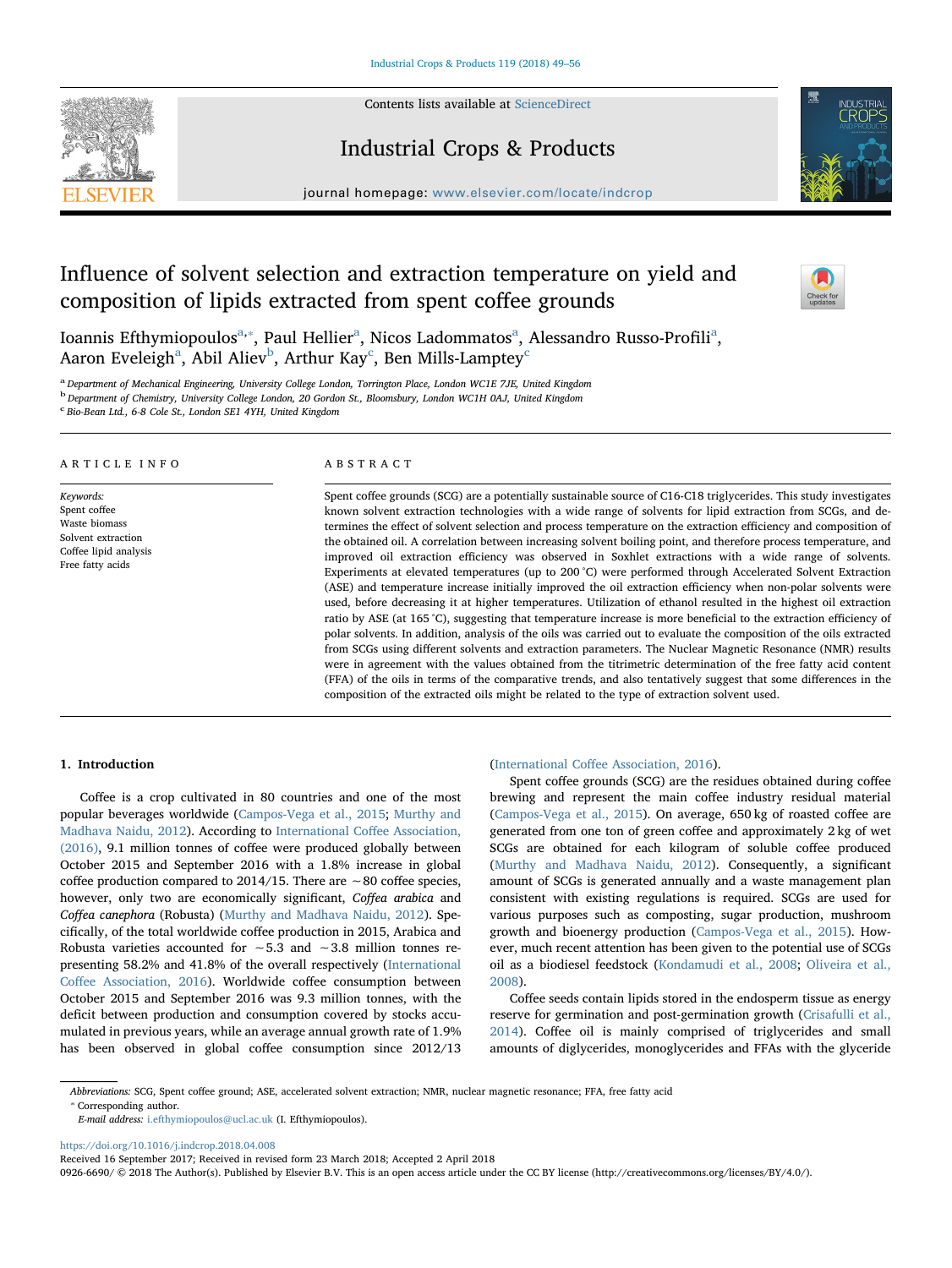portion accounting for 80–95%, while the rest of the oil consists of terpenes, sterols and tocopherols [\(Jenkins et al., 2014\)](#page-7-6). Previous studies that investigated the extraction of lipids from SCGs through the Soxhlet method reported oil yields ranging from 7 to 30.4% w/w on a dry weight basis, with most researchers reporting values between 11 and 20% w/w [\(Al-Hamamre et al., 2012;](#page-6-0) [Caetano et al., 2012](#page-6-1); [Deligiannis](#page-7-7) [et al., 2011](#page-7-7); [Efthymiopoulos et al., 2017](#page-7-8); [Haile, 2014;](#page-7-9) [Jenkins et al.,](#page-7-6) [2014;](#page-7-6) [Pichai and Krit, 2015\)](#page-7-10).

Other researchers have used solvent extraction variations for extraction of SCG oil including microwave-assisted extraction with extraction ratios reported to range between 77.25 and 82.63% w/w of the total available oil [\(Ahangari and Sargolzaei, 2013](#page-6-2)), and ultrasoundassisted extraction with extraction ratios of 83–98% w/w of the total available oil ([Abdullah and Bulent Koc, 2013](#page-6-3); [Ahangari and Sargolzaei,](#page-6-2) [2013;](#page-6-2) [Rocha et al., 2014\)](#page-7-11). Supercritical fluid extraction has also been used previously used for oil extraction from SCGs with extraction ratios ranging from 82.6 to 98.1% w/w ([Ahangari and Sargolzaei, 2013](#page-6-2); [Akgün et al., 2014](#page-6-4); [Couto et al., 2009](#page-7-12)). In all the studies where an oil extraction ratio is stated, a Soxhlet method was utilised to determine reference oil content.

The wide range of oil yields obtained in previous studies can be attributed to the different blends of coffee varieties used in the samples, the origin of coffee (cultivation, climate, time of picking) and the upstream processing (wet or dry processing and roasting) ([Al-Hamamre](#page-6-0) [et al., 2012](#page-6-0); [Jenkins et al., 2014;](#page-7-6) [Oliveira et al., 2008\)](#page-7-4). The different methods of coffee brewing generally do not significantly affect the lipid content of SCGs [\(Campos-Vega et al., 2015](#page-7-0)). Other parameters that affect the oil extraction efficiency of solvent extraction are related to the extraction procedure including moisture content, particle size, coffee to solvent ratio, type of solvent, extraction method and extraction duration ([Al-Hamamre et al., 2012;](#page-6-0) [Caetano et al., 2012](#page-6-1); [Efthymiopoulos et al., 2017](#page-7-8); [Pichai and Krit, 2015\)](#page-7-10). With the exception of supercritical fluid extraction where lipids are removed by a supercritical fluid (e.g.  $CO<sub>2</sub>$ ), all the methods use organic solvents for lipid extraction.

The effect of solvent selection on the SCG oil extraction efficiency is a research objective that has been addressed by very few studies, with only [Al-Hamamre et al. \(2012\)](#page-6-0) and [Caetano et al. \(2012\)](#page-6-1) examining more than 3 different solvents. In particular, [Caetano et al. \(2012\)](#page-6-1) performed Soxhlet experiments with hexane, heptane, octane, ethanol, isopropanol and mixtures of hexane and isopropanol ranging from 50:50 vol/vol to 80:20 vol/vol for durations of 2.5–9 h and found that the greatest oil yield was obtained with octane (26.5% w/w) and the lowest with hexane and ethanol (16% w/w). [Al-Hamamre et al. \(2012\)](#page-6-0) used pentane, hexane, toluene, chloroform, acetone, isopropanol and ethanol in Soxhlet extractions for durations of 15–70 min and found that hexane resulted in the highest oil yield (15.28% w/w) and chloroform in the lowest (8.6% w/w).

Generally, non-polar solvents are better suited to oil extraction than polar ones, because the low presence or complete absence of charges allows penetration into the low polar matrix of SCGs ([Al-Hamamre](#page-6-0) [et al., 2012](#page-6-0); [Pujol et al., 2013](#page-7-13)). Polar solvents like alcohols are known to extract higher amounts of FFAs and undesired products such as proteins, carbohydrates, Maillard reaction products, phosphatides and other compounds ([Al-Hamamre et al., 2012](#page-6-0); [Johnson and Lusas, 1983](#page-7-14); [Kondamudi et al., 2008\)](#page-7-3).

The FFA content of oil is a major quality factor when considering transesterification to produce biodiesel, as high amounts of FFAs increase oil acidity, susceptibility to oxidation, speed up degradation and inhibit alkaline catalyzed transesterification ([Al-Hamamre et al., 2012](#page-6-0); [Predojevi](#page-7-15)ć, 2008). In general, FFA levels between ∼3% and ∼20% relative to oil weight are common in previous studies using hexane as the solvent [\(Al-Hamamre et al., 2012](#page-6-0); [Efthymiopoulos et al., 2017;](#page-7-8) [Go](#page-7-16) [et al., 2016](#page-7-16); [Haile, 2014](#page-7-9); [Kwon et al., 2013;](#page-7-17) [Vardon et al., 2013](#page-7-18)), however values as low as 0.31% w/w ([Deligiannis et al., 2011](#page-7-7)) and as high as 59% w/w [\(Caetano et al., 2012\)](#page-6-1) have been reported, suggesting a significant variation in the composition of oil extracted from different sources with different extraction parameters. The composition of the extracted oil is an important parameter for its subsequent utilization either as a biodiesel feedstock or in the food and cosmetic industry and a number of authors have reported the use of  ${}^{1}$ H NMR spectroscopy for the analysis of the composition of lipids and fats containing complex lipid mixtures [\(Guillén and Ruiz, 2001;](#page-7-19) [Nieva-Echevarría et al., 2014](#page-7-20); [Satyarthi et al., 2009](#page-7-21); [Skiera et al., 2014\)](#page-7-22), while it has also been used for the broad analysis of oils extracted from coffee grounds and SCGs (D'[Amelio et al., 2013;](#page-7-23) [Jenkins et al., 2014\)](#page-7-6).

The effect of process temperature on the solvent extraction of oil from SCG has not been previously investigated, and only [Ahangari and](#page-6-2) [Sargolzaei, \(2013\)](#page-6-2) have extracted SCG oil through microwave-assisted solvent extraction with hexane and petroleum benzene at elevated temperatures by applying irradiation levels of 200 W and 800 W, though without specifying the achieved temperature. Generally, an increase in temperature improves the solubility of lipids, as high temperature can disrupt the cohesive and adhesive interactions between oil molecules and oil-matrix molecules respectively, thus increasing the diffusion rate of the lipids [\(Johnson and Lusas, 1983;](#page-7-14) [Richter et al.,](#page-7-24) [1996\)](#page-7-24).

Previous studies that investigated the effect of extraction temperature (40 °C to 100 °C) on the accelerated solvent extraction of lipids from sources like rice bran ([Jalilvand et al., 2013\)](#page-7-25), pistachio seed ([Sheibani and Ghaziaskar, 2008\)](#page-7-26) and corn kernels and oats ([Moreau](#page-7-27) [et al., 2003](#page-7-27)) observed that increase of process temperature resulted in improved oil extraction efficiency. Increase of the extraction temperature decreases the strength of solvent intermolecular forces and thus its viscosity allowing better penetration into the matrix particles, and decreases surface tension allowing the solvent to better coat the feedstock and therefore increase rates of lipids extraction ([Camel, 2001](#page-6-5); [Kaufmann and Christen, 2002;](#page-7-28) [Richter et al., 1996](#page-7-24)). A decrease in surface tension also leads to easier formation of cavities and lipid molecules are more quickly dissolved in the solvent [\(Richter et al., 1996](#page-7-24)).

This paper presents results of experimental investigations into effect of solvent extraction conditions on oil extraction efficiency and composition of oils extracted from SCGs, with a comprehensive range of polar and non-polar extraction solvents investigated along with varying process temperatures. In this paper, the FFA content of the extracted SCG oil samples was determined by titration, with NMR analysis undertaken in order to make a preliminary assessment of changes in extracted oil composition when different solvents were used.

#### 2. Materials and experimental methods

The SCG samples used were provided by bio-bean Ltd. and local coffee shops. Multiple SCG batches were used due to supply issues, and these resulted in different oil yields after Soxhlet extraction. N-Hexane was chosen as the baseline solvent based on previous studies which considered different solvents and found n-hexane to be amongst the most effective in extracting oils from SCGs [\(Al-Hamamre et al., 2012](#page-6-0); [Haile, 2014;](#page-7-9) [Kondamudi et al., 2008](#page-7-3)), while the samples were dried prior to oil extraction at a temperature of 100 °C for 5.5 h. Information regarding the origin and upstream processing of the samples used was not available, however, it was known that three samples had been utilised for instant coffee production and will be referred to throughout as ICG1, ICG2 and ICG3, where ICG stands for instant coffee grounds, and the rest were products of the retail market used in espresso machines and will be referred to as RCG1 and RCG2, where RCG stands for retail coffee grounds. [Table 1](#page-2-0) shows the average baseline oil yields on a dry weight basis obtained after three repeats utilising n-hexane as the extraction solvent.

When oil extraction ratios obtained from different SCG batches are compared in the Results section, it is the extracted oil yield relative to oil yield achieved by Soxhlet with *n*-hexane [\(Table 1\)](#page-2-0) which is presented.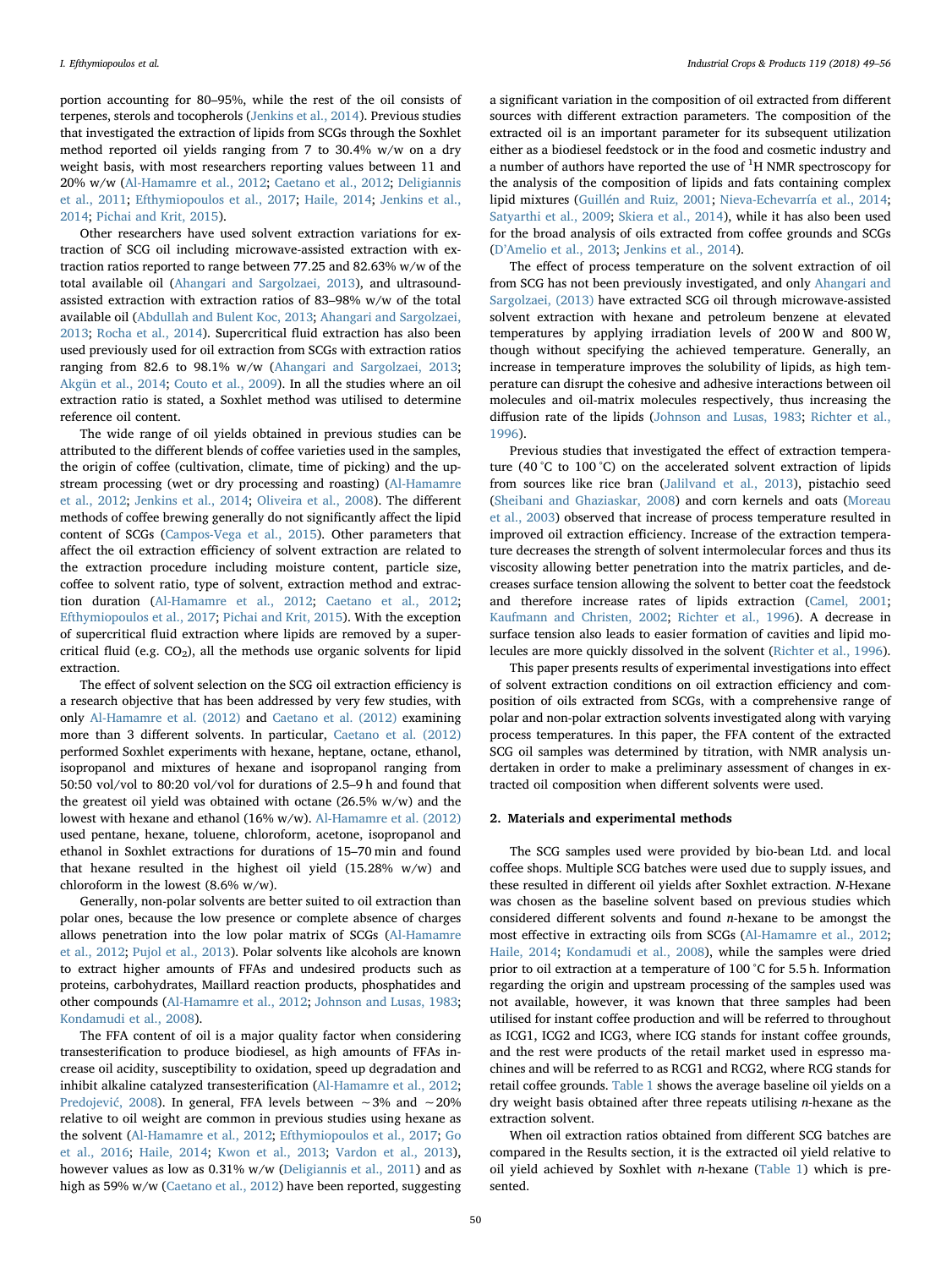<span id="page-2-0"></span>Table 1

Average oil yields extracted from various SCG samples with nhexane.

| SCG sample | % Average oil yield (w/w) |  |  |  |
|------------|---------------------------|--|--|--|
| ICG1       | $24.26 + 1.62$            |  |  |  |
| ICG2       | $25.16 + 1.09$            |  |  |  |
| ICG3       | $24.78 + 0.61$            |  |  |  |
| RCG1       | $16.32 + 0.19$            |  |  |  |
| RCG2       | $14.80 \pm 0.85$          |  |  |  |

#### <span id="page-2-1"></span>2.1. Solvent extraction through Soxhlet method

Oil extraction from dry ICG1 and RCG1 samples was conducted with a Soxhlet extractor and extractions of 8 h were performed with approximately 22.5 g of dry SCGs at a SCG-to-solvent ratio of 1:9 w/v. The average cycle time was 15 min, while the temperature was adjusted depending on the solvent used to maintain this constant cycle frequency, while three experimental repeats were performed with each solvent.

## <span id="page-2-2"></span>2.2. Solvent extraction at elevated temperature – ASE

Solvent extraction at conditions of elevated temperature was performed in an ASE 150 (Thermo Fisher Scientific) with the ICG1, ICG2, ICG3 and RCG2 samples and various extractions solvents. ASE shares the same principles of operation with Soxhlet, however, in ASE the solvents are used near their supercritical region and have better extraction and mass transfer properties, thus leading to fast extractions (20–25 min) ([Camel, 2001\)](#page-6-5). The high pressure applied (70–140 bar) increases the boiling point of solvents and allows them to remain liquid at elevated temperatures (100–200 °C). In general, extraction temperature has been observed as more influential than pressure in determining yields ([Camel, 2001\)](#page-6-5), and ASE does not attempt to maintain a specified pressure during a cycle.

Initially, the stainless steel extraction cell (66 mL capacity) contained approximately 23 g of dry SCGs and was loaded into the ASE oven, preheated to the desired temperature. The cell was then filled with solvent and pressurized by a high-pressure pump (70 mL/min). A static extraction (without continuous solvent flow) was then performed, followed by pressure release and rinsing of extracted lipids and "used" solvent into a collection vial through a filter inserted at the bottom of the extraction cell. This was accomplished by a second volume of solvent which fills the cell and initiates the second static period. All the extraction experiments were performed for 3 static cycles of 5 min, a setting that was found in preliminary experiments to be the most efficient. The coffee to solvent ratio is automatically determined by the instrument and ranged from 1:5.8 to 1:6.6 w/v. Following completion of the final static cycle, the cell is purged with compressed nitrogen gas to remove the residual solvent, extracted lipids and final solvent volume.

## 2.3. Oil yield and extraction ratio calculation

In both the extraction methods described (Sections [2.1](#page-2-1) and [2.2](#page-2-2)), the oil remains dissolved in the solvent and further processing is required to remove residual solvent. Rotary evaporation was used to remove excess solvent, and any remaining solvent traces were removed by thermal drying at 100 °C for 2 h. The achieved oil yields were calculated as per Eq. [\(1\)](#page-2-3).

<span id="page-2-3"></span>% oil yield = 
$$
\frac{W_1}{W_2} \times 100
$$
 (1)

<span id="page-2-4"></span>Where  $W_1$  is the weight of the oil and  $W_2$  the weight of the dry SCG sample. The oil extraction ratios obtained were calculated based on Eq. [\(2\)](#page-2-4):

% oil extraction ratio = 
$$
\frac{\% (\frac{W}{W}) oil extracted}{\% (\frac{W}{W}) average oil yield} \times 100
$$
 (2)

Where the% (w/w) oil extracted corresponds to the amount of oil extracted relative to SCG dry weight, and the denominator to the hexaneextracted oil yield of the specific SCG batch used in each case [\(Table 1](#page-2-0)).

## 2.4. Determination of FFA content through titration

The acid value and FFA content of the oil samples extracted with various solvents were determined through the method of titration with phenolphthalein as the indicator ([Kardash and Tur, 2005](#page-7-29)). In order to improve the accuracy of the method, which depends on identifying the exact point of color change, and therefore the validity of the obtained results, a pH meter (Hannah, HI991001) with accuracy of  $\pm$  0.02 was used to detect the equivalence point. The standard deviation of the obtained FFA weight percentages was found to be 0.87 as calculated from a total of 40 experimental repeats.

#### <span id="page-2-5"></span>2.5. NMR analysis

A range of oils extracted from the SCGs were selected for analysis by <sup>1</sup>H NMR; these were the oils obtained from Soxhlet extraction, and oils extracted by ASE using ethanol and n-hexane at various temperatures. For NMR analysis, the oil samples were diluted into chloroform-d (CDCl<sub>3</sub>), typically 0.025 mL of oil into 1 mL of CDCl<sub>3</sub>. The samples were transferred into 0.5 mm NMR tubes.

NMR spectroscopic analysis of oil samples was carried out at 298 K using a Bruker Advance III 600 spectrometer, operating at 600.13 MHz, and equipped with a cryoprobe. The acquisition parameters were as follows: spectral width 12335 Hz, relaxation delay 1 s, acquisition time 4 s, 32 scans, flip angle of 30° deg. A 0.3 Hz line broadening was applied prior to Fourier transform, and the spectra were referenced to residual  $CHCl<sub>3</sub>$  in the solvent at (d, 7.26 ppm). Data was processed manually using Bruker TOPSPIN-NMR software (version 3.5.6). The method of evaluating NMR spectra to give the apparent ratios of the various lipid components was adapted from that of [Nieva-Echevarría et al. \(2014\)](#page-7-20). Estimations of component mass percentage were made using an assumed molecular weight for all lipid chains, corresponding to that of palmitic acid which is broadly representative of lipids found in oil from SCG [\(Jenkins et al., 2014\)](#page-7-6). Further information on the method and spectra is supplied in the Supporting information.

The spectra obtained from NMR analysis of the SCG oils were broadly similar in their apparent composition; and were similar to those reported by other researchers ([Döhlert et al., 2016;](#page-7-30) [Jenkins et al.,](#page-7-6) [2014\)](#page-7-6). An example spectrum which highlights some of the main spectral peaks and assignments is given in [Fig. 1.](#page-3-0)

Using the spectral peaks particular to FFAs, triglycerides, 1-monoglycerides, 1,2-diglycerides, and 1,3-diglycerides, estimations were made of the molar ratios of these various constituent components of the oils, using the peak areas. The COO $H$  peak could provide a unique signal in the  ${}^{1}H$  spectrum for FFAs, however, fast proton exchange processes with water in  $CDCl<sub>3</sub>$  result in the broadening of the signal arising from the carboxylic acid group (COOH) at around 12 ppm, such that is not apparent in the spectrum. [Skiera et al. \(2014\)](#page-7-22) investigated the FFA content in pharmaceutical lipids using NMR spectroscopy. Their method involved the addition of small amounts of deuterated dimethyl sulfoxide (DMSO-d6) to the fatty oils in CDCl<sub>3</sub>, which slowed the proton transfer sufficiently to allow the detection of the COOH signal. Addition of DMSO-d6 was also trailed in the present work; however, addition of DMSO-d6 at various levels resulted in the visible precipitation of some of the oil. Instead, a method was adopted that used the signal arising from the acyl group (COOH-C $H_{2}$ -) of the FFA, which is distinguishable from the ester functional group in glycerides.

Due to the complex composition of the oils analyzed in this work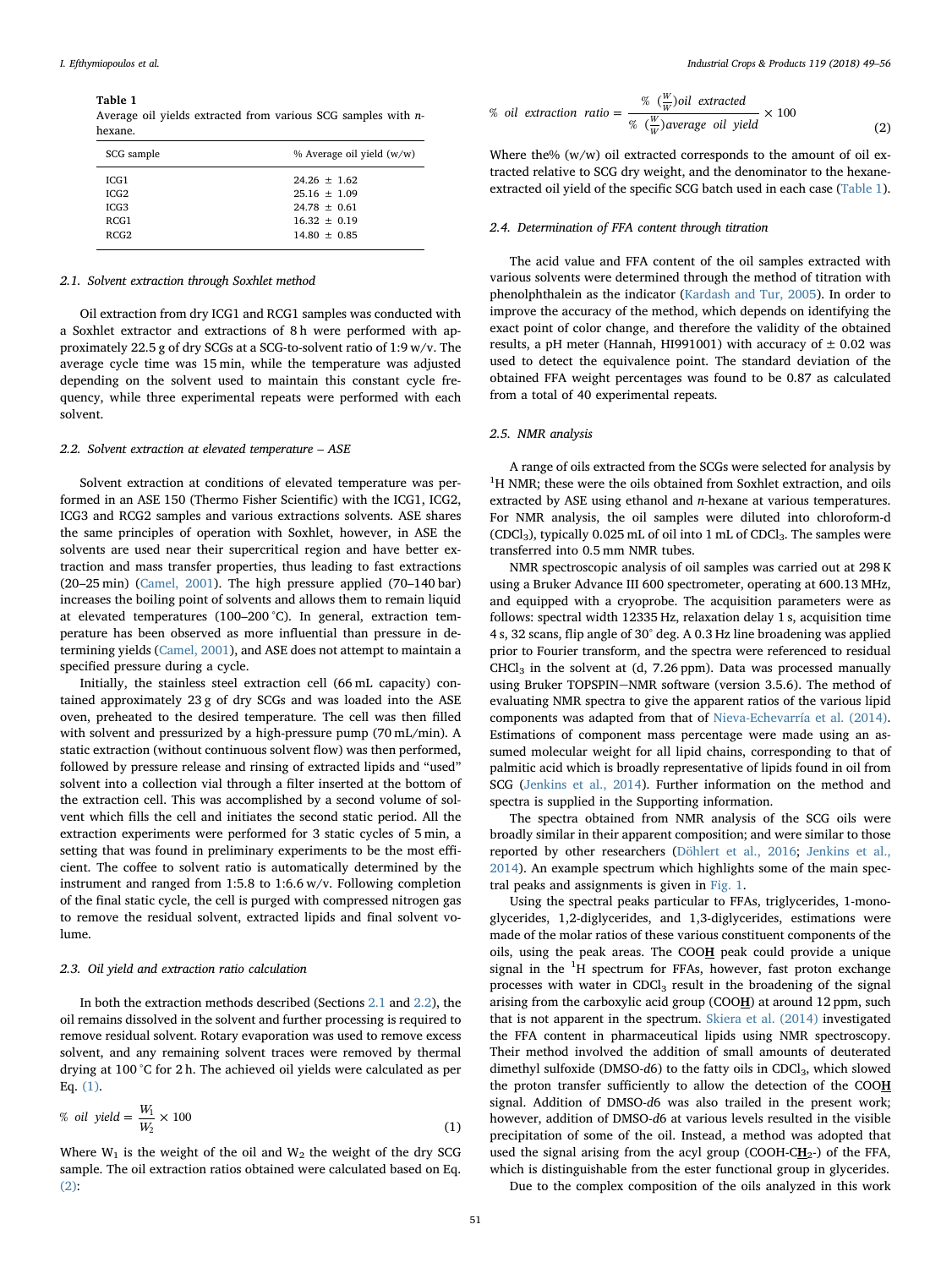<span id="page-3-0"></span>

(including mono-, di and triglycerides), previously reported methods (e.g. [\(Satyarthi et al., 2009;](#page-7-21) [Skiera et al., 2014, 2012](#page-7-22))) needed to be adapted to take account of each of these components. Part of the method used in this paper relied on making an assumption of the average molecular masses of each component. Small variations in the actual molecular compositions, and overlapping spectral peaks, therefore lead to error in the NMR method. A detailed appraisal of the absolute accuracy of the quantitative results obtained by the NMR analysis is beyond the scope of this paper, and is left to future work.

## 2.6. Solvents used and their characteristics

A wide range of solvents was used to examine solvent property effects on lipid extraction efficiency and lipid composition. [Table 2](#page-3-1) shows the different solvents used, along with their chemical formula, molecular weight, boiling point, dielectric constant and dipole moment, where, solvents with a dielectric constant of less than 15 are considered to be non-polar.

The utilization of both polar and non-polar solvents allowed for the evaluation of the effect of solvent polarity on the oil extraction efficiency, while the range in solvent boiling point resulting in different process temperatures, useful in understanding the effect of temperature. Furthermore, the use of solvents of homologous series (alkanes,

Fig. 1. Example  ${}^{1}$ H NMR spectrum highlighting some main spectral peaks and their assignments. Spectrum shown is of the oil extracted from SCGs using ASE with hexane solvent at 125 °C. (a)  $-CH_3$ , (b)  $-(CH_2)_{n-2}$ (c)  $-$  OCOCH<sub>2</sub> – CH<sub>2</sub> – , (d)  $-$ C<u>H</u><sub>2</sub> – CH = CH – , (e)  $-$ OCO  $-$  C<u>H</u><sub>2</sub><sub>−</sub>, (f) = HC  $-$  C<u>H</u><sub>2</sub><sub>−</sub> CH = , (g) R'OC $\underline{H}_2$ <sub>-</sub>CH(OR') – C $\underline{H}_2$ OR", (h)  $R'OCH_2$  –  $CH(OR')$  –  $CH_2OR''$ , (i)  $-CH = CH -$ , (j) residual solvent CHCl<sub>3</sub>.

alcohols) with increasing carbon chain lengths allowed for the determination of the effect of solvent molecular weight on lipid extraction efficiency. It can be seen in [Table 2](#page-3-1) that all of the alkanes are non-polar, while all of the alcohols are polar with the exception of hexanol, which is considered to be mostly non-polar because of the dominance of the long non-polar hydrocarbon chain over the polar −OH moiety, but with some polar properties due to its high dipole moment, while pentanol is slightly polar ([Tayar et al., 1991\)](#page-7-31). Dichloromethane is a slightly polar solvent that solvates positively charged species via its negative dipole (although it has a dielectric constant lower than 15), while toluene is non-polar.

#### 3. Results and discussion

#### 3.1. Effect of solvent selection on oil extraction efficiency – Soxhlet

[Fig. 2\(](#page-4-0)a) shows the oil extraction ratio obtained against the polarity of the solvent used, expressed by its dielectric constant. [Fig. 2\(](#page-4-0)b) shows the oil extraction ratios achieved with different solvents versus the solvent boiling point. The standard deviation for each point in [Fig. 2\(](#page-4-0)a) and (b) is 3.25.

[Fig. 2\(](#page-4-0)a) shows that the oil extraction ratio obtained with non-polar solvents ranges from 76.74 to 123.88%, with pentane extracting the

<span id="page-3-1"></span>Table 2

Chemical formulas and properties of the solvents used in the experimental part of this study.

| Chemical Formula<br>Solvent |              | Molecular weight $(g/mol)$ | Boiling point (°C) | Dielectric constant | Dipole Moment (D) | Polarity       |  |
|-----------------------------|--------------|----------------------------|--------------------|---------------------|-------------------|----------------|--|
| Alkanes                     |              |                            |                    |                     |                   |                |  |
| Pentane                     | $C_5H_{12}$  | 72.15                      | 36                 | 1.84                | $\mathbf{0}$      | Non-polar      |  |
| Iso-hexane                  | $C_6H_{14}$  | 86.17                      | 60                 | 1.89                | 0.02              | Non polar      |  |
| Hexane                      | $C_6H_{14}$  | 86.17                      | 69                 | 1.88                | $\mathbf{0}$      | Non-polar      |  |
| Heptane                     | $C_7H_{16}$  | 100.2                      | 98                 | 1.924               | $\mathbf{0}$      | Non-polar      |  |
| Octane                      | $C_8H_{18}$  | 114.23                     | 126                | 1.95                | $\bf{0}$          | Non-polar      |  |
| Alcohols                    |              |                            |                    |                     |                   |                |  |
| Ethanol                     | $C_2H_6O$    | 46.07                      | 79                 | 24.26               | 1.69              | Polar          |  |
| Propanol                    | $C_3H_8O$    | 60.1                       | 97.15              | 20.45               | 1.64              | Polar          |  |
| Butanol                     | $C_4H_{10}O$ | 74.12                      | 116-118            | 17.8                | 1.74              | Polar          |  |
| Pentanol                    | $C_5H_{12}O$ | 88.15                      | 138                | 13.9                | 1.91              | Slightly polar |  |
| Hexanol                     | $C_6H_{14}O$ | 102.17                     | 157                | 13.3                | 1.74              | Non-polar      |  |
| <b>Others</b>               |              |                            |                    |                     |                   |                |  |
| Dichloromethane             | $CH_2Cl_2$   | 92.14                      | 40                 | 9.1                 | 1.5               | Slightly polar |  |
| Toluene                     | $C_7H_8$     | 84.93                      | 111                | 2.38                | 0.36              | Non-polar      |  |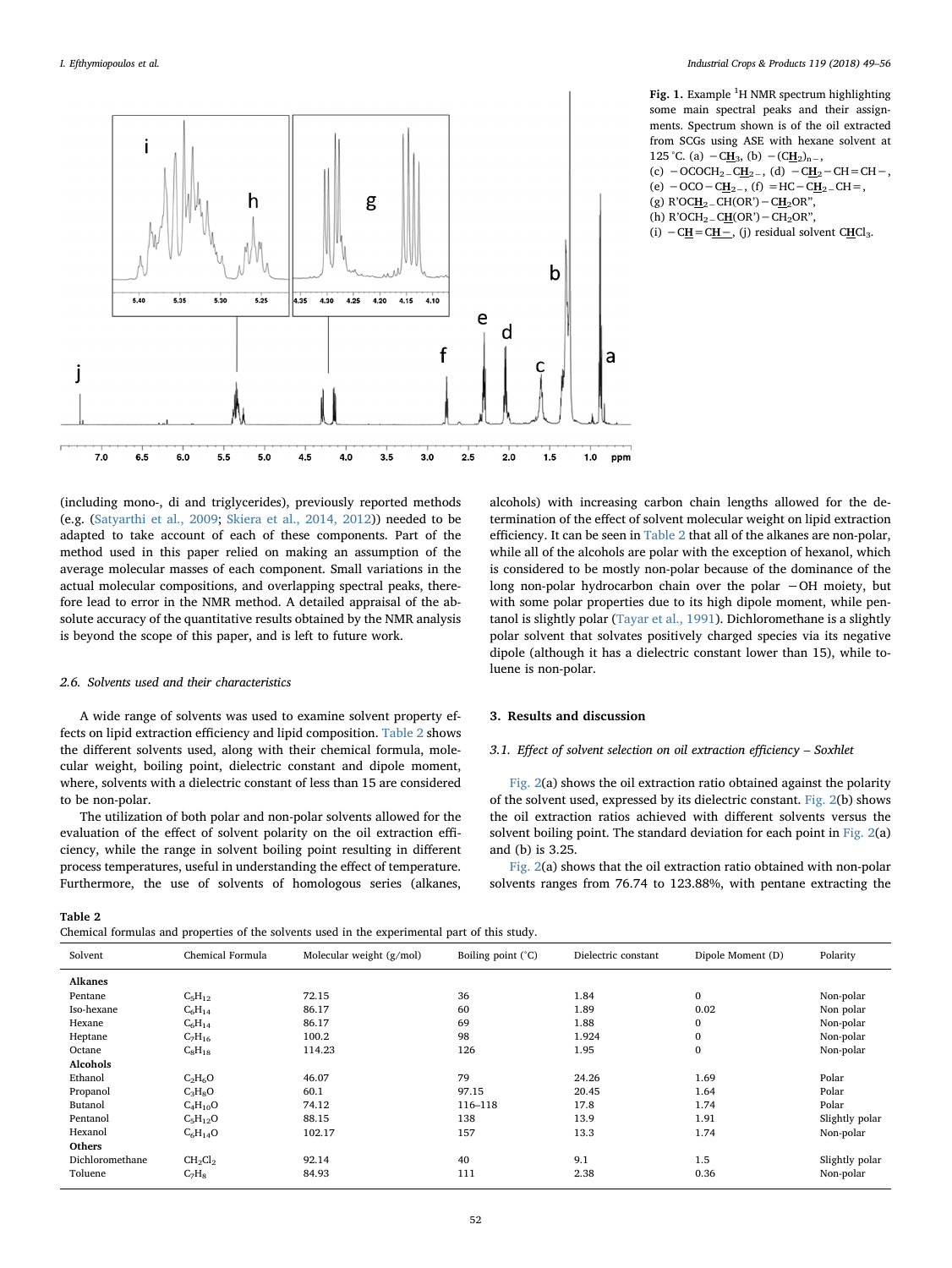<span id="page-4-0"></span>

Fig. 2. (a) Oil extraction ratios obtained versus dielectric constant of the solvent used. (b): Oil extraction ratios obtained versus solvent boiling point.

lowest quantity of available lipids and hexanol the highest. The polar alcohols resulted in oil extraction ratios between 86.18 and 110.52% with ethanol extracting the lowest amount of oil and propanol the highest. A weak trend of decreasing oil extraction ratio with increasing alcohol dielectric constant can be observed in [Fig. 2\(](#page-4-0)a), especially if propanol is excluded.

[Fig. 2\(](#page-4-0)b) suggests that there might be a weak correlation between increasing solvent boiling point, and therefore temperature of the extraction, and higher oil extraction ratio. High temperatures (100–200 °C) are known to cause the loosening of the coffee cell wall structure and increase the solubility of components like arabinogalactans and mannans [\(Campos-Vega et al., 2015;](#page-7-0) [Quinn, 1988](#page-7-32)). Therefore, it is suggested that the high extraction temperature achieved with solvents like hexanol decreased the selectivity of the process and resulted in the extraction of cell wall components and bound lipids ([Campos-Vega et al., 2015;](#page-7-0) [Zuorro and Lavecchia, 2012\)](#page-7-33).

It is interesting to note that with regards to any possible effect of the solvent molecular weight on oil extraction ratio, while the highest extraction ratio was obtained by the solvent of highest molecular weight (hexanol), no clear relationship between molecular weight and solvent extraction efficiency was found. This suggests that the penetration of the solvent molecules into the SCGs was not limited by the solvent molecular weight and hence molecule size. This can be likely attributed to the high temperatures used in upstream coffee processing (drying after harvesting and roasting) that deform the structure of cell walls and change porosity, thus leading to the formation of large micropores and resulting in loss of selective permeability [\(Aguilera and Stanley, 1999](#page-6-6); [Borém et al., 2008](#page-6-7); [Quinn, 1988\)](#page-7-32). The influence of molecular weight therefore appears to be indirect through its relation with the boiling point which dictates the temperature of Soxhlet extraction. It is likely therefore, that other physical properties that increase with molecular mass, such as surface tension and dynamic viscosity are also secondary in importance to the extraction.

Other studies have also examined the effect of different solvents on the extraction efficiency of SCG oil through the Soxhlet method, and these are shown in [Table 3](#page-4-1) along with the average oil yields achieved in this study. Only results from solvents that have also been used in the

#### <span id="page-4-1"></span>Table 3

Comparison between the% w/w dry weight oil yields achieved from the present study and other researchers.

| Solvent         | Present<br>study<br>(ICG1) | Present<br>study<br>(RCG1) | $A1-$<br>Hamamre<br>et al.<br>(2012) | Kondamudi<br>et al. (2008) |    |
|-----------------|----------------------------|----------------------------|--------------------------------------|----------------------------|----|
| Non-polar       |                            |                            |                                      |                            |    |
| Pentane         | 18.61                      |                            | 15.18                                | -                          | -  |
| Hexane          | 24.26                      | 16.32                      | 15.28                                | 13.4                       | 16 |
| Heptane         | -                          | 14.49                      | -                                    | -                          | 18 |
| Toluene         | 22.51                      |                            | 14.32                                |                            |    |
| Polar           |                            |                            |                                      |                            |    |
| Dichloromethane | 23.83                      |                            | -                                    | 15.2                       | -  |
| Ethanol         | 20.90                      |                            | 12.92                                | -                          | 16 |

present research are shown, and actual oil yields from all studies are presented instead of extraction ratios for comparison purposes. The SCG-to-solvent ratios used by [Al-Hamamre et al. \(2012\)](#page-6-0), [Caetano et al.](#page-6-1) [\(2012\)](#page-6-1) and [Kondamudi et al. \(2008\)](#page-7-3) were 1:3 w/v, 1:20 w/v and 1:4.2 w/v respectively.

In general, previous studies reported oil yields of a magnitude similar to RCG1 ([Table 1](#page-2-0)), a fact that can likely be attributed to the source of coffee samples. [Al-Hamamre et al. \(2012\)](#page-6-0) similarly to the present study achieved one of the lowest oil yields with ethanol and attributed it to the formation of complex formations between fatty acids and carbohydrate breakdown components that inhibit the extraction process. [Kondamudi et al. \(2008\)](#page-7-3) found that use of dichloromethane resulted in a slightly higher oil yield than hexane with a possible explanation being the drying process, which was carried out at a temperature of 50 °C and may potentially have led to incomplete moisture removal. Therefore the slightly polar character of dichloromethane may have been responsible for the slight oil yield increase relative to that obtained with hexane, as polar solvents can improve the oil extraction efficiency from wet samples [\(Johnson and Lusas, 1983\)](#page-7-14). [Caetano et al.](#page-6-1) [\(2012\)](#page-6-1) achieved a higher oil yield with heptane comparing to hexane and ethanol extractions, however, extractions with the various solvents were conducted for different and not specified durations.

## 3.2. Solvent extraction at elevated temperature – ASE

Ethanol (polar) and the non-polar solvents of the homologous series of alkanes (n-hexane and its branched-chain isomer iso-hexane isohexane, heptane and octane) were used in ASE experiments. [Fig. 3](#page-4-2) shows the average oil extraction ratios obtained at temperatures ranging from 60 °C to 200 °C.

It can be seen in [Fig. 3](#page-4-2), that when the extraction was performed with n-hexane at a temperature close to its boiling point (70 °C), an average oil extraction ratio of 63.5% was extracted. As the extraction temperature was increased, the oil extraction ratio increased up to a maximum of ∼85.5% w/w at 145 °C, while a further temperature

<span id="page-4-2"></span>

Fig. 3. Oil extraction ratios obtained using ASE at various temperatures with different solvents.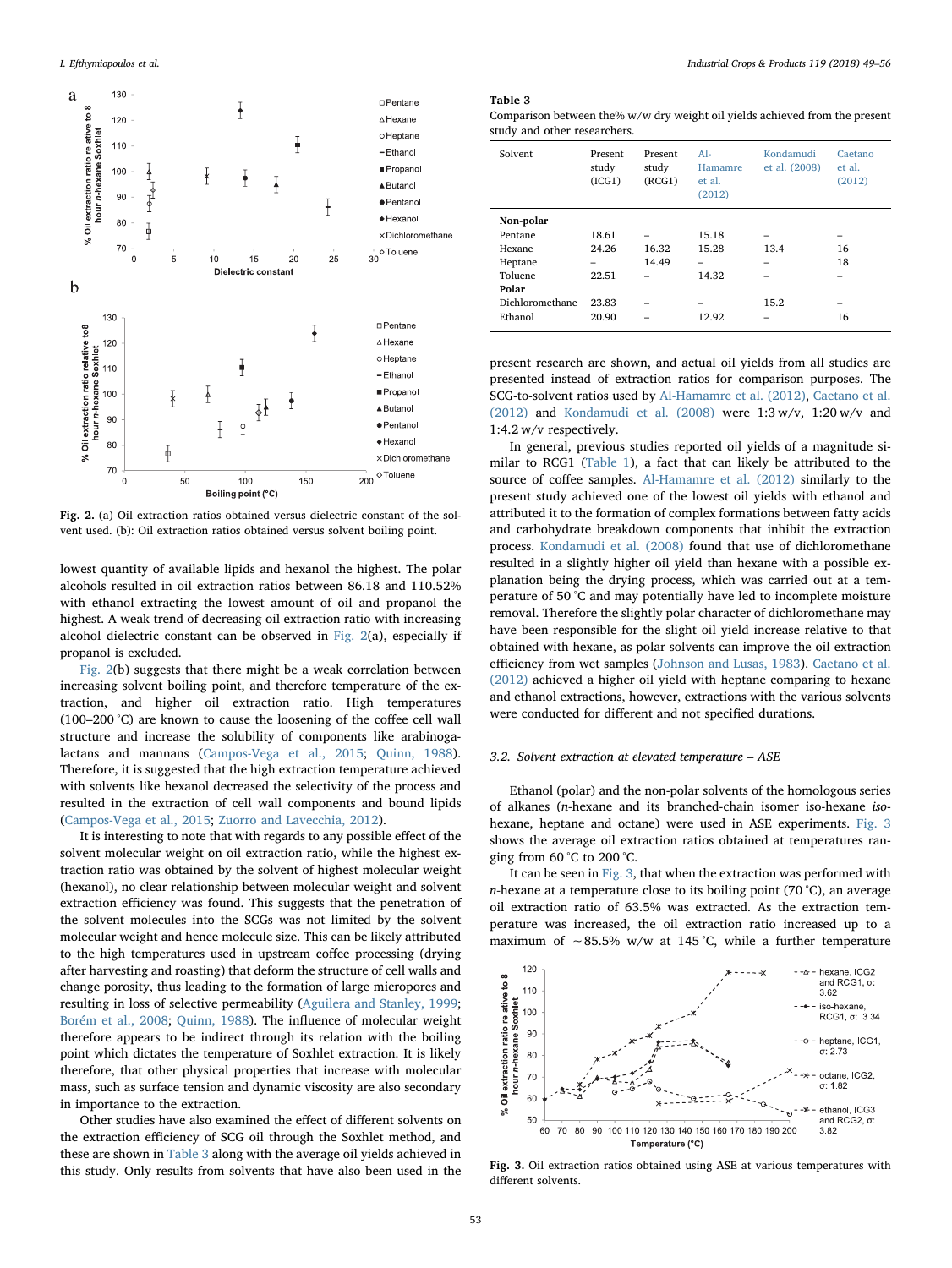increase led to a slight decrease in oil extraction ratio. Iso-hexane resulted in oil extraction ratios very similar to those obtained with nhexane (maximum of 87% at 145 °C), which can be attributed to the almost identical solvent properties.

When the extraction was conducted with heptane at a temperature close to its boiling point (100 °C), the obtained oil extraction ratio was ∼63% w/w, while Soxhlet led to an extraction ratio of 87.5% w/w ([Fig. 2\(](#page-4-0)b)). An increase in temperature resulted in slight oil extraction ratio increase, with a maximum of 68% obtained at 120 °C, but further temperature increase led to lower extraction ratios. Octane extracted and extraction ratio of 57.7% at 125 °C which slightly increased at 165 °C and reached a maximum at 200 °C (73.1%). Experiments with octane at higher temperatures were not performed due to equipment limitations, so it is not known if an eventual decrease in oil extraction ratio with increasing temperature would have been observed, as was the case with other solvents ([Fig. 3](#page-4-2)).

[Fig. 3](#page-4-2) suggests that there is an optimum temperature that promotes rapid lipid diffusion rates and results in high oil extraction ratios. However, the relatively high oil extraction ratios obtained at high temperatures (100–200 °C) may also have occurred due to the extraction of bound lipids and impurities from the solid matrix and ruptured cell walls respectively [\(Quinn, 1988](#page-7-32); [Zuorro and Lavecchia, 2012\)](#page-7-33). The slight decrease of oil extraction ratio observed in most cases after a certain temperature is possibly related to reduced stability and degradation of the lipids [\(Campos-Vega et al., 2015](#page-7-0); [Novaes et al., 2015](#page-7-34)).

[Fig. 3](#page-4-2) also shows that when ethanol was used at a temperature similar to its boiling point (80 °C), an average oil extraction ratio of 66.5% w/w was obtained, while Soxhlet extraction resulted in an extraction ratio of 79.3% [\(Fig. 2](#page-4-0)(b)). The obtained oil extraction ratios increase as the temperature of the ASE process increases up to a maximum of 118.7% w/w at a temperature of 165 °C, while further temperature increase does not significantly affect the extraction efficiency of the process. The high oil extraction ratios obtained can be possibly attributed to the polar character of ethanol, which potentially leads to the extraction of compounds other than triglycerides (e.g. phosphatides, proteins, carbohydrates) ([Al-Hamamre et al., 2012;](#page-6-0) [Johnson and](#page-7-14) [Lusas, 1983;](#page-7-14) [Kondamudi et al., 2008](#page-7-3)), and to the concurrent high extraction temperature that reduces the selectivity of the process.

## 3.3. Determination of FFA content

[Fig. 4](#page-5-0) shows the weight percentage of each oil sample that corresponds to FFAs, against the polarity of the solvent used, as expressed through its dielectric constant. All the oil samples were extracted from the ICG1 sample.

[Fig. 4](#page-5-0) shows that the FFA content of the oil samples increased with increasing solvent polarity. This is in agreement with previous studies which suggest that polar solvents tend to extract higher amounts of FFAs [\(Al-Hamamre et al., 2012;](#page-6-0) [Johnson and Lusas, 1983](#page-7-14); [Kondamudi](#page-7-3) [et al., 2008](#page-7-3)). Other compounds of acidic character, such as phosphatidic acid and carbohydrate derived acids, may have been extracted due

<span id="page-5-0"></span>

Fig. 4. % FFA content of oil samples extracted with various solvents, versus dielectric constant of the solvent.

<span id="page-5-1"></span>

Fig. 5. Comparison of FFA content (%  $w/w$ ) of oil samples extracted with various solvents determined through titration and NMR.

to the high polarity of some solvents [\(Harwood et al., 1998](#page-7-35); [Mercier](#page-7-36) [et al., 1980](#page-7-36)). Furthermore, the high temperature applied when solvents with high boiling points were used may have resulted in thermal degradation of lipids, leading to the formation of FFAs. Therefore, the strong acidic character of some samples can be possibly attributed to the synergistic effect of solvent polarity and extraction temperature. [Fig.](#page-5-1) 5 shows a comparison of the estimated FFA content obtained from the classic titrimetric method and an NMR method (Section [2.5](#page-2-5)).

[Fig. 5](#page-5-1) shows that notwithstanding sources of error in both methods, comparison of the results obtained by NMR to the conventional titrimetric method suggests that both methods yield comparable results, though the NMR method appears to give a systematically lower estimation of FFA content. In order to evaluate the strength of the linear relationship between the FFA content values obtained by the two methods, the Pearson correlation coefficient (r) was determined, with the obtained value of 0.9680 indicating a strong linear relation between the two result sets. The 95% confidence intervals around the obtained r ranged between 0.8664 and 0.9926.

## 3.4. Compositional analysis of extracted oil – NMR

[Table 4](#page-6-8) shows the apparent molar ratios of the identified constituents of the oils (normalised to the triglyceride component), and the estimated percentage composition by mass obtained according to the method described in Section [2.5](#page-2-5). It can be seen in [Table 4](#page-6-8) that based on the NMR analysis performed, triglycerides and FFAs were the main components of each oil, and that the proportions of these appear to vary between oils extracted with different solvents. The comparative level of mono- and diglycerides also varied, with the obtained spectra suggesting that higher levels of these were generally present in the oils extracted with the longer chained alcohols.

An unidentified triplet peak (at about 4.05 ppm) was apparent only in the spectra of the oils obtained from Soxhlet extraction using propanol, butanol, pentanol and hexanol. A two-dimensional COSY NMR experiment was carried out on the propanol sample, and the peak was seen to be coupled to  $-$  OCO-C $H<sub>2</sub>$ - (i.e. peak C in [Fig. 1\)](#page-3-0). It is tentatively</u> suggested that this peak could arise from alkyl esters present in the sample; alkyl esters could have been produced by esterification of FFAs or glycerides during the extraction process by reaction with the alcohol solvents. This observation could also possibly account for the higher levels of mono- and diglycerides identified in the oils from these solvents based on the obtained spectra. The unidentified peak was not observed in samples arising from ethanol, and had a smaller relative area for the short-chained alcohols. The potential presence of esters in some of the SCG oil samples is supported by previous studies which investigated single-step, or direct, transesterification of SCG oil, where extraction and transesterification were undertaken simultaneously ([Calixto et al., 2011](#page-6-9); [Liu et al., 2017;](#page-7-37) [Najdanovic-Visak et al., 2017](#page-7-38); [Park et al., 2016](#page-7-39)), with [Calixto et al. \(2011\)](#page-6-9) reporting that increase of process temperature in the range of 200 and 330 °C had a beneficial effect on reaction yield when using supercritical methanol for direct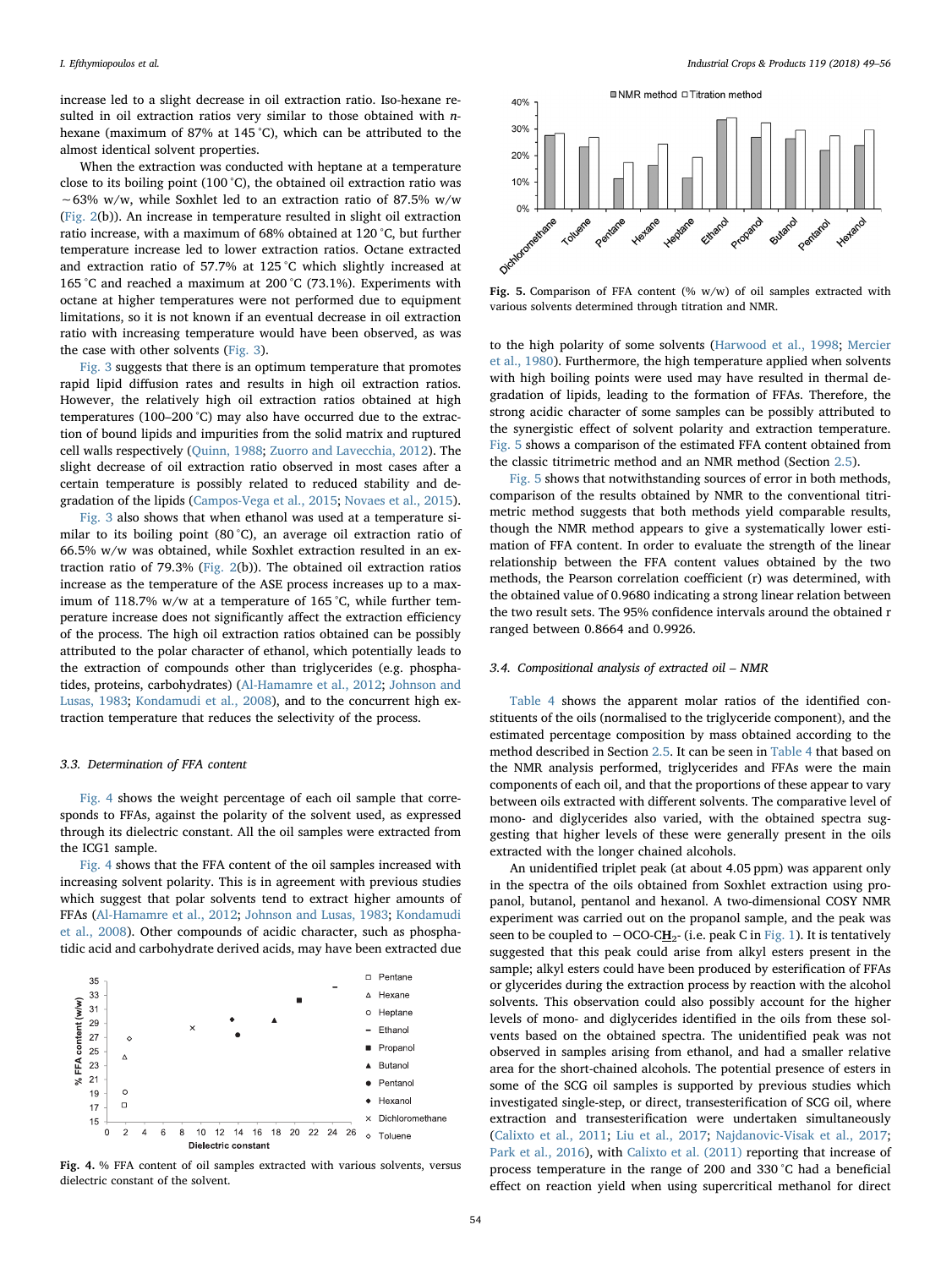#### <span id="page-6-8"></span>Table 4

| Solvent         | Apparent molar ratio |       |           |           | Estimated mass (%) |     |         |           |           |      |
|-----------------|----------------------|-------|-----------|-----------|--------------------|-----|---------|-----------|-----------|------|
|                 | <b>TAG</b>           | 1-MAG | $1,2-DAG$ | $1,3-DAG$ | <b>FFAs</b>        | TAG | $1-MAG$ | $1,2-DAG$ | $1.3-DAG$ | FFAs |
| Dichloromethane | 1.00                 | 0.00  | 0.08      | 0.19      | 1.50               | 61% | 0%      | 3%        | 8%        | 27%  |
| Toluene         | 1.00                 | 0.01  | 0.07      | 0.20      | 1.21               | 64% | 0%      | 3%        | 9%        | 23%  |
| Pentane         | 1.00                 | 0.00  | 0.10      | 0.22      | 0.52               | 72% | 0%      | 5%        | 11%       | 11%  |
| Hexane          | 1.00                 | 0.00  | 0.07      | 0.22      | 0.79               | 69% | 0%      | 3%        | 11%       | 16%  |
| Heptane         | 1.00                 | 0.00  | 0.08      | 0.19      | 0.52               | 74% | $0\%$   | 4%        | 10%       | 12%  |
| Ethanol         | 1.00                 | 0.03  | 0.09      | 0.44      | 2.33               | 48% | $1\%$   | 3%        | 15%       | 33%  |
| Propanol        | 1.00                 | 0.11  | 0.17      | 0.57      | 1.92               | 47% | 2%      | 5%        | 19%       | 27%  |
| Butanol         | 1.00                 | 0.01  | 0.15      | 0.41      | 1.68               | 53% | $0\%$   | 6%        | 15%       | 26%  |
| Pentanol        | 1.00                 | 0.26  | 0.22      | 0.72      | 1.66               | 44% | 5%      | 7%        | 22%       | 22%  |
| Hexanol         | 1.00                 | 0.36  | 0.29      | 0.83      | 2.01               | 39% | 6%      | 8%        | 23%       | 24%  |

Composition of oils obtained from Soxhlet extraction using different extraction solvents, using 1H NMR spectra. Estimations were made of the apparent molar ratios of the components (using adjusted peak integral values), and derived estimates of mass concentration.

TAG, Triglyceride; 12-DAG, 1,2-diglyceride, 1,3-DAG, 1,3-diglyceride, 1-MAG, 1-monoglyceride, FFA, free fatty acid.

transesterification of SCG oil without a catalyst.

Therefore, it is hypothesized that the relatively high temperatures applied during oil extraction from SCGs with higher alcohols and the prolonged process duration (8 h) might have created suitable conditions for partial single-step biodiesel production despite the absence of a catalyst, thus resulting in limited esterification of oil and formation of esters. Alternatively the result could simply indicate that the higher alcohols extract relatively higher levels of mono- and diglycerides. The FFA results obtained from titration suggest that selection of solvent used for extraction could have direct implications for the intended use of the extracted oil, depending on whether greater proportions of glycerides or FFAs are desirable. If the intention is to produce biodiesel, then a high temperature extraction with a long chain alcohol is a potential route to one step extraction and transesterification, however, elevated temperatures and polar alcohols may result in a higher FFA content, which is undesirable for a final biodiesel product. Furthermore, the ester alcohol moiety chain length can have implications for diesel engine combustion and emission characteristics ([Hellier](#page-7-40) [et al., 2012\)](#page-7-40). Further work is required to confirm whether fatty acid alkyl esters are present, which may or may not be advantageous.

An interesting observation from the NMR data is that of the SCG oil extracted by ASE with ethanol at temperatures of 125 °C and 185 °C. The spectra are unique in that the presence of caffeine was indicated by four identifying singlet peaks. It is tentatively suggested that the high temperature of the ASE extraction coupled with the use of the polar ethanol extracted residual caffeine contained in the SCGs; the caffeine peaks were not present in the spectra of oil obtained from the lower temperature Soxhlet extraction using ethanol or any other alcohol, nor in the spectra of oil obtained by ASE with n-hexane at temperatures of 125 °C, 145 °C and 165 °C. The presence of the caffeine could have implications for the properties of the oil and its derivatives (for example as a carrier of molecular nitrogen), and therefore potentially impacts on the suitability of ethanol as an extraction solvent under high temperature conditions.

## 4. Conclusions

- 1. A correlation between increasing solvent boiling point and oil extraction efficiency was observed in Soxhlet experiments, however, no systematic impact of solvent dielectric constant or molecular weight was observed.
- 2. Extraction by ASE at elevated temperatures extracted considerable oil quantities at significantly shorter duration and higher SCG-tosolvent ratios relative to Soxhlet.
- 3. Increase of extraction temperature in ASE resulted in higher oil extraction ratios for polar solvents than for non-polar ones. Oil extraction ratios obtained with non-polar solvents increased with increasing extraction temperature until an optimum temperature,

with further increase above this point leading to slight decrease in extraction ratio.

- 4. Solvent selection appears to have implication for the relative proportions of mono-, di- and triglycerides and FFAs present in the extracted oil, while the FFA content of the oil was found to increase with increasing polarity of the extraction solvent used, with NMR providing comparable results to the conventional titrimetric method in determining the FFA content of oil samples.
- 5. Higher relative proportions of mono- and diglycerides were identified in oil samples extracted with long-chain alcohols based on the obtained <sup>1</sup>H NMR spectra, tentatively suggesting that partial esterification of SCG lipids may have occurred simultaneously with the extraction process leading to limited formation of alkyl esters.

#### Acknowledgements

The authors would like to thank bio-bean Ltd. for providing SCG samples for experimental purposes and financial support throughout this research. Funds for this research were also provided by EPSRC Grant EP/M007960/1.

## Appendix A. Supplementary data

Supplementary data associated with this article can be found, in the online version, at [https://doi.org/10.1016/j.indcrop.2018.04.008.](https://doi.org/10.1016/j.indcrop.2018.04.008)

#### References

- <span id="page-6-3"></span>Abdullah, M., Bulent Koc, A., 2013. Oil removal from waste coffee grounds using twophase solvent extraction enhanced with ultrasonication. Renew. Energy 50, 965–970. [http://dx.doi.org/10.1016/j.renene.2012.08.073.](http://dx.doi.org/10.1016/j.renene.2012.08.073)
- <span id="page-6-6"></span>Aguilera, J.M., Stanley, D.W., 1999. Microstructural principles of food processing and engineering. Microstructural Principles of Food Processing and Engineering, 2nd edition. pp. 389–391. [http://dx.doi.org/10.1016/0924-2244\(90\)90115-F.](http://dx.doi.org/10.1016/0924-2244(90)90115-F)
- <span id="page-6-2"></span>Ahangari, B., Sargolzaei, J., 2013. Extraction of lipids from spent coffee grounds using organic solvents and supercritical carbon dioxide. J. Food Process. Preserv. 37, 1014–1021. [http://dx.doi.org/10.1111/j.1745-4549.2012.00757.x.](http://dx.doi.org/10.1111/j.1745-4549.2012.00757.x)
- <span id="page-6-4"></span>Akgün, N.A., Bulut, H., Kikic, I., Solinas, D., 2014. Extraction behavior of lipids obtained from spent coffee grounds using supercritical carbon dioxide. Chem. Eng. Technol. 37, 1975–1981. [http://dx.doi.org/10.1002/ceat.201400237.](http://dx.doi.org/10.1002/ceat.201400237)
- <span id="page-6-0"></span>Al-Hamamre, Z., Foerster, S., Hartmann, F., Kröger, M., Kaltschmitt, M., 2012. Oil extracted from spent coffee grounds as a renewable source for fatty acid methyl ester manufacturing. Fuel 96, 70–76. [http://dx.doi.org/10.1016/j.fuel.2012.01.023.](http://dx.doi.org/10.1016/j.fuel.2012.01.023)
- <span id="page-6-7"></span>Borém, F.M., Marques, E.R., Alves, E., 2008. Ultrastructural analysis of drying damage in parchment Arabica coffee endosperm cells. Biosyst. Eng. 99, 62–66. [http://dx.doi.](http://dx.doi.org/10.1016/j.biosystemseng.2007.09.027) [org/10.1016/j.biosystemseng.2007.09.027](http://dx.doi.org/10.1016/j.biosystemseng.2007.09.027).
- <span id="page-6-1"></span>Caetano, N.S., Silvaa, V.F.M., Mata, T.M., 2012. Valorization of coffee grounds for biodiesel production. Chemical Engineering Transactions 267–272. [http://dx.doi.org/](http://dx.doi.org/10.3303/CET1226045) [10.3303/CET1226045.](http://dx.doi.org/10.3303/CET1226045)
- <span id="page-6-9"></span>Calixto, F., Fernandes, J., Couto, R., Hernández, E.J., Najdanovic-Visak, V., Simões, P.C., 2011. Synthesis of fatty acid methyl esters via direct transesterification with methanol/carbon dioxide mixtures from spent coffee grounds feedstock. Green Chem. 13, 1196. <http://dx.doi.org/10.1039/c1gc15101k>.
- <span id="page-6-5"></span>Camel, V., 2001. Recent extraction techniques for solid matrices—supercritical fluid